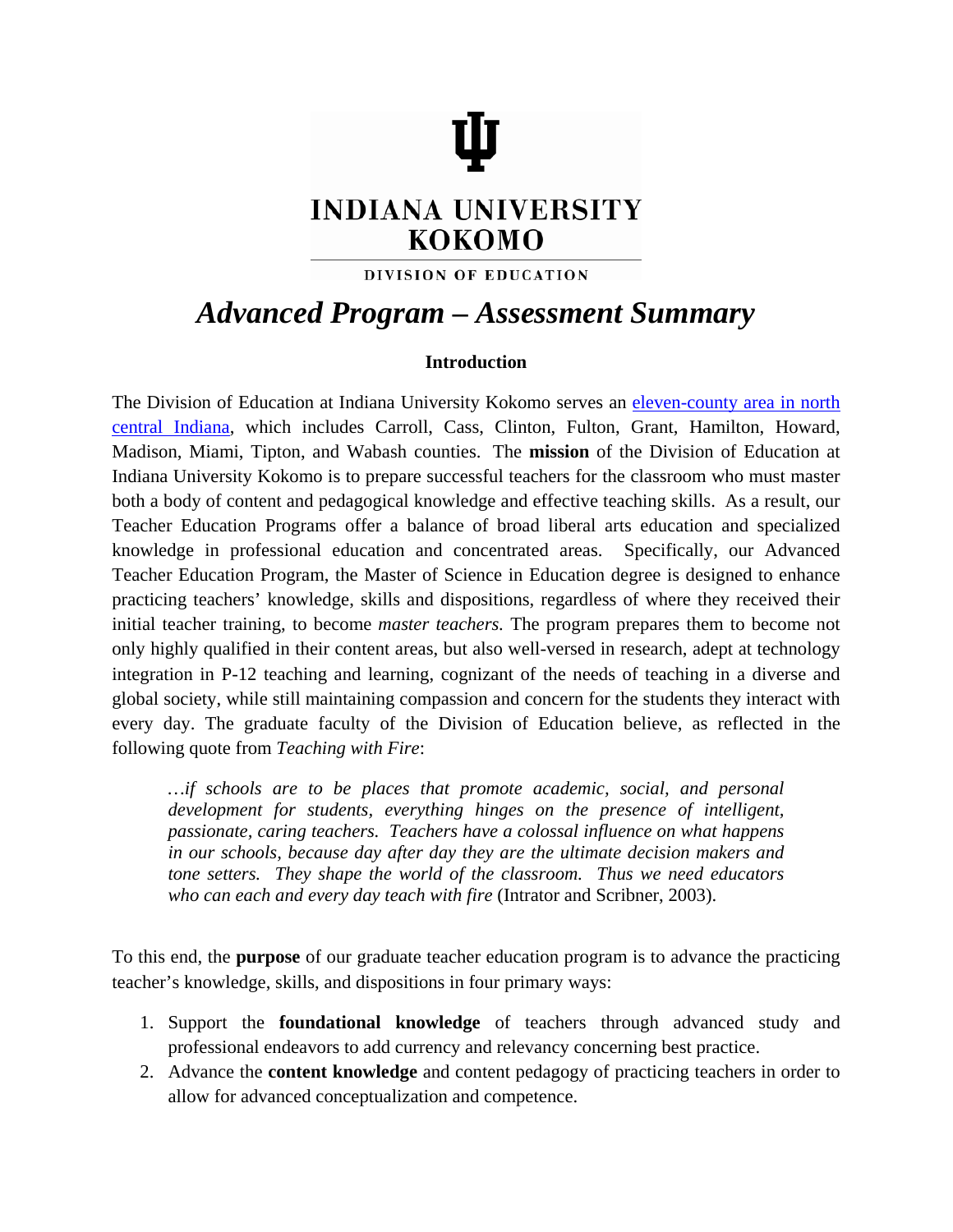- 3. Develop the **technological expertise** of teachers so that that may be able to operationalize technology within their classroom.
- 4. Establish the sense of **inquiry** for teachers in everyday practice within the classroom to support the creation, interpretation, critique and evaluation of educational research.

To achieve these goals, the Division of Education has developed a single, comprehensive masters program to serve the areas' professional educators and educational leaders.

#### **Shared Vision**

This past year, Indiana University Kokomo unveiled a new Mission Statement that clearly expresses the goals of the campus, as follows:

*The mission of Indiana University Kokomo, a regional campus of Indiana University, is to enhance the educational and professional attainment of the residents of North Central Indiana by providing a wide range of bachelor's degrees, and a limited number of master's and associate degrees. Indiana University Kokomo is further dedicated to enhancing research, creative work, and other scholarly activity, promoting diversity, and strengthening the economic and cultural vitality of the region and the state through a variety of partnerships and programs.*

Consistent with the goals expressed above, the Mission Statement of the Division of Education is as follows:

*The mission of the Division of Education at Indiana University Kokomo, a regional campus of Indiana University, is to enhance the educational and professional attainment of the teacher candidates and practicing teachers within our three baccalaureate degree programs – Early Childhood, Elementary, and Secondary Education – aligned with state (Division of Professional Standards, DPS) and national (Interstate New Teacher Assessment and Support Consortium, INTASC*) standards and with our graduate degree program aligned with the *National Board for Professional Teaching Standards (NBPTS). The Division of Education has further made a commitment to enhance the knowledge, skills and dispositions of these teacher candidates and practicing teachers by incorporating experiences within both the collegiate classroom and P-12 classroom, integrating technology across the curriculum, and affirming a multicultural and global perspective throughout each program.* 

*The Division of Education is further dedicated to strengthening the region and the state through a variety of partnerships and programs with professional and civic organizations, P-12 schools, and other colleges and universities.*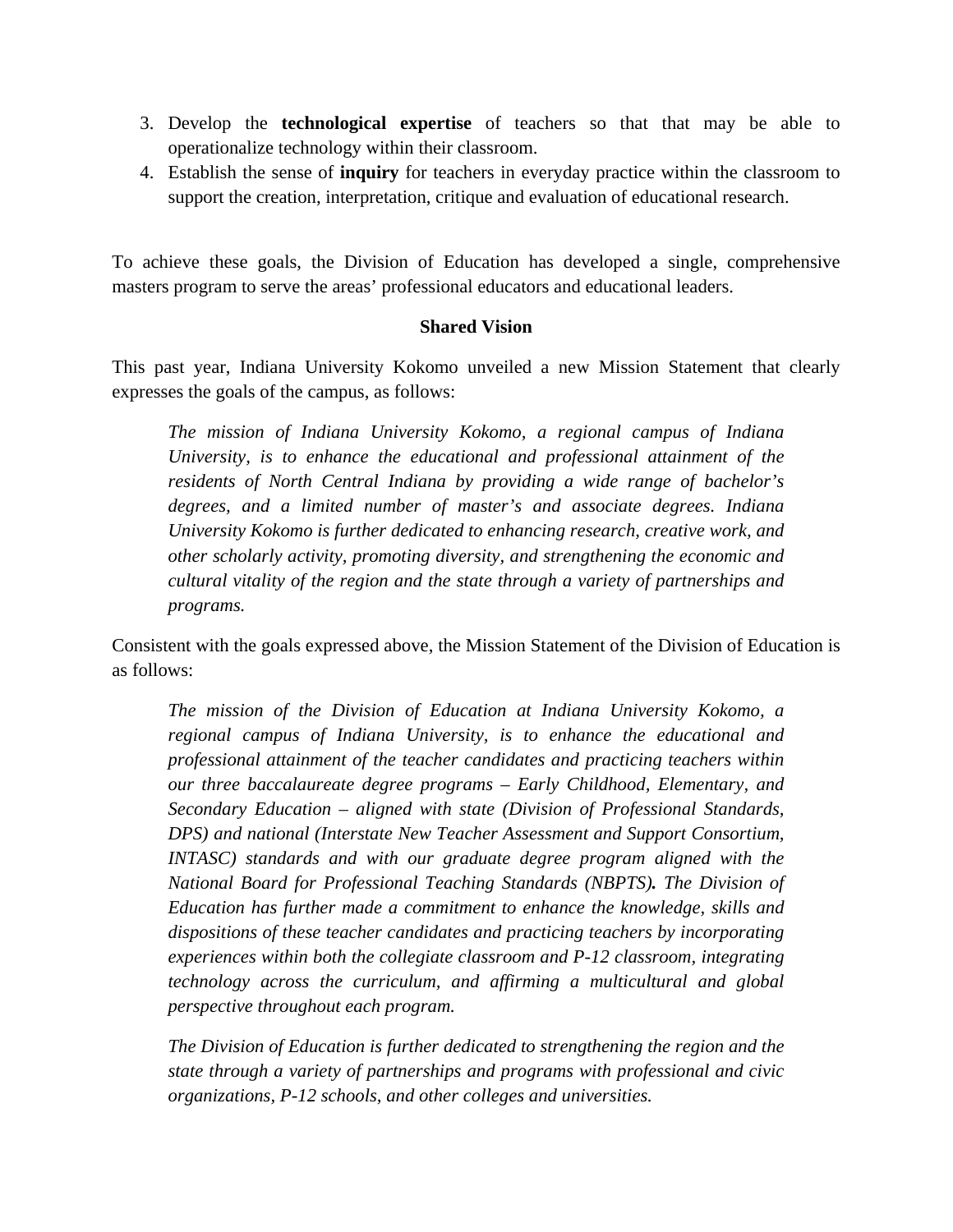As part of the Indiana University Kokomo mission and vision for the campus, the University contributes to its students and to the region through the affirmation of particular values they refer to as *Statement of Commitments.* Below are listed the specific statement of commitments of Indiana University Kokomo and the shared commitments of the Division of Education.

| <b>Statement of Values</b>                                                                                                                                                                                                                                                                                                                                                                                                                                                             |                                                                                                                                                                                                                                                                                                                                                                                                                                                                                                                                        |  |  |
|----------------------------------------------------------------------------------------------------------------------------------------------------------------------------------------------------------------------------------------------------------------------------------------------------------------------------------------------------------------------------------------------------------------------------------------------------------------------------------------|----------------------------------------------------------------------------------------------------------------------------------------------------------------------------------------------------------------------------------------------------------------------------------------------------------------------------------------------------------------------------------------------------------------------------------------------------------------------------------------------------------------------------------------|--|--|
| <b>Indiana University Kokomo</b>                                                                                                                                                                                                                                                                                                                                                                                                                                                       | <b>Division of Education</b>                                                                                                                                                                                                                                                                                                                                                                                                                                                                                                           |  |  |
| <b>Commitment to Student Learning</b>                                                                                                                                                                                                                                                                                                                                                                                                                                                  |                                                                                                                                                                                                                                                                                                                                                                                                                                                                                                                                        |  |  |
| The campus community provides a learner-<br>centered environment grounded in the liberal arts<br>and sciences and linked to the professional<br>schools. We are committed to open and free<br>inquiry, high quality instruction and academic<br>support services, experiences that foster students'<br>development, opportunities for experiential<br>learning, and the enhancement of skills in the<br>areas of civic engagement, diversity, and global<br>awareness and involvement. | The Division of Education is committed to<br>student learning at all stages of development.<br>We provide an enriching, standards-based<br>curriculum for initial teacher education<br>candidates, as well as for practicing teachers.<br>Additionally, we are committed to ensuring<br>that P-12 students benefit (i.e., student<br>learning is positively impacted) from the<br>interactions they have with candidates and<br>practitioners in our programs.                                                                         |  |  |
| <b>Commitment to Regional Engagement</b>                                                                                                                                                                                                                                                                                                                                                                                                                                               |                                                                                                                                                                                                                                                                                                                                                                                                                                                                                                                                        |  |  |
| The campus community works with regional<br>partners, including other educational institutions,<br>to enhance the vitality of the region by promoting<br>community engagement opportunities as a key<br>campus strategy and by valuing service as a core<br>component of faculty, student, and<br>staff<br>responsibilities and experiences.                                                                                                                                           | The Division of Education engages in<br>multiple activities with stakeholders in the<br>community. These<br>stakeholders<br>include<br>teachers, staff, and administrators from P-12<br>school systems in the eleven-county region<br>as well as directors from accredited childcare<br>centers, Head Start and Early Head Start<br>We advocate a vast array of<br>facilities.<br>partnerships with local school systems and<br>continue to develop articulation agreements<br>with many post secondary institutions in the<br>region. |  |  |
| <b>Commitment to Diversity</b>                                                                                                                                                                                                                                                                                                                                                                                                                                                         |                                                                                                                                                                                                                                                                                                                                                                                                                                                                                                                                        |  |  |
| demonstrates<br>community<br>The<br>its<br>campus<br>commitment to diversity by providing a safe,<br>welcoming,<br>and inclusive environment that<br>promotes integrity and respect among<br>all<br>members of the campus community and by<br>valuing shared governance and open, civil<br>discourse.                                                                                                                                                                                  | The Division of Education is committed to<br>enhancing diversity in both our student body<br>and among our faculty. In addition, the<br>Division is<br>dedicated to<br>ensuring<br>all<br>candidates and practicing teachers enrolled in<br>our programs are engaging in meaningful<br>experiences with diverse groups of P-12<br>students, teachers, and administrators.                                                                                                                                                              |  |  |
| <b>Commitment to Innovation</b>                                                                                                                                                                                                                                                                                                                                                                                                                                                        |                                                                                                                                                                                                                                                                                                                                                                                                                                                                                                                                        |  |  |
| As a community of learners, the campus<br>embraces innovation and creativity in its pursuit<br>of best practices in teaching and learning, student<br>development, institutional<br>stewardship,<br>and<br>scholarly activity.                                                                                                                                                                                                                                                         | Division<br>Education<br>of<br>The<br>embraces<br>technology and innovation in multiple ways,<br>from the integration of technology in the<br>development of curriculum, and modeling<br>best practices in teaching and learning, to the                                                                                                                                                                                                                                                                                               |  |  |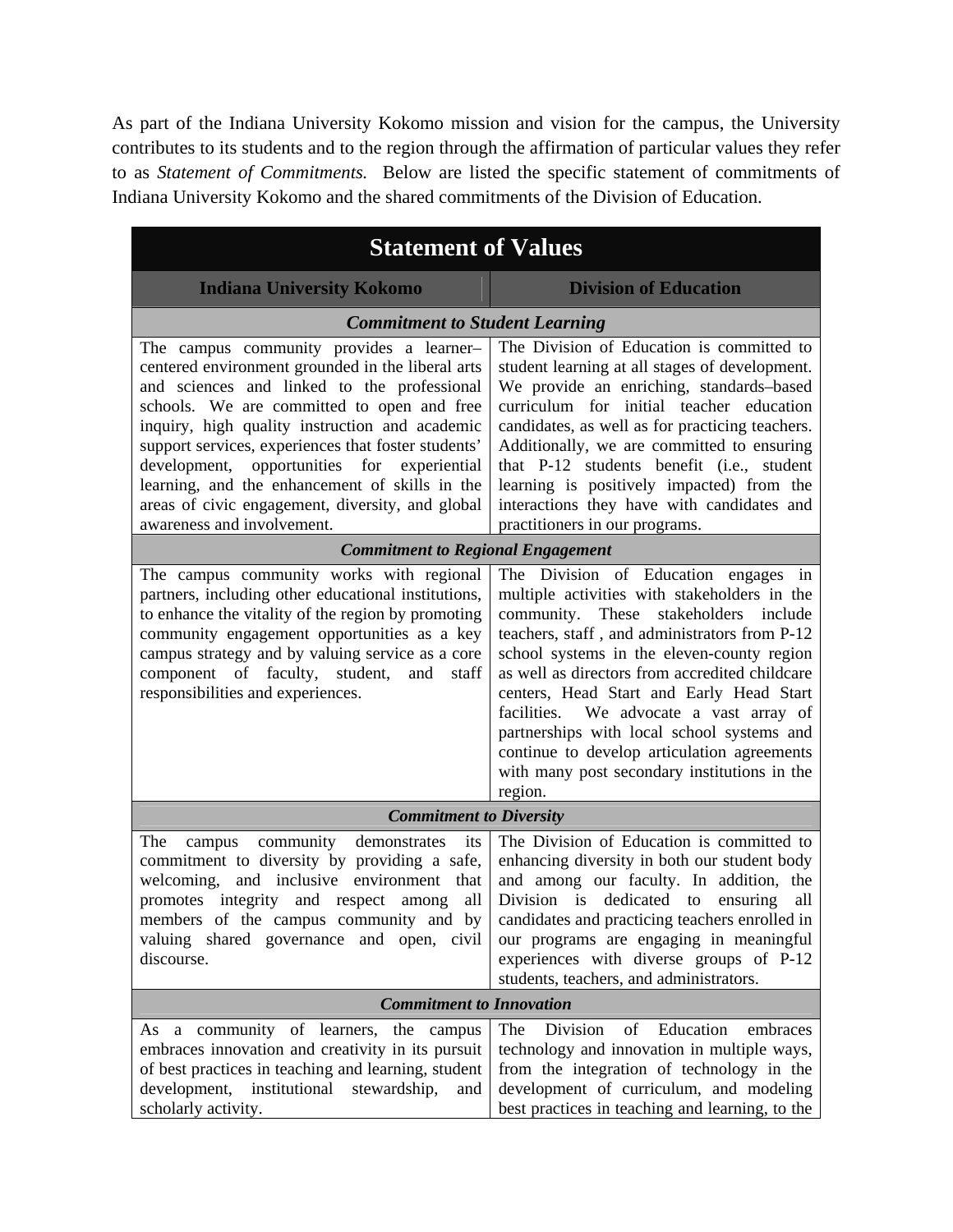|                                                                                                                                                                                                                                                                                                       | creation of e-Portfolios, and the advancement<br>of candidate knowledge and understanding of<br>current research and scholarship at all<br>program levels.                                                                                                                                                      |  |
|-------------------------------------------------------------------------------------------------------------------------------------------------------------------------------------------------------------------------------------------------------------------------------------------------------|-----------------------------------------------------------------------------------------------------------------------------------------------------------------------------------------------------------------------------------------------------------------------------------------------------------------|--|
| <b>Commitment to Assessment</b>                                                                                                                                                                                                                                                                       |                                                                                                                                                                                                                                                                                                                 |  |
| The campus community embraces a culture of The Division of Education is committed to<br>assessment, actively seeking evidence for<br>improving current practices while providing an<br>atmosphere in which new initiatives can develop<br>as the campus strives for excellence in all of its<br>work. | program improvement and believes that<br>effective, efficient, purposeful assessment is<br>the means by which this improvement can be<br>achieved. To this end, the Division strongly<br>supports fair, accurate, and consistent<br>assessment that avoids bias and promotes<br>student learning at all levels. |  |

#### **Assessment Methods**

The Advanced UAS data collection system for the Division of Education is almost entirely in digital form and Web-based. However, as there are multiple data collection points and a variety of forms of data collected it is important to identify them systematically. Below is a table demonstrating the specific data points collected at each benchmark within the program. All data – DPS Mentor, Metastandards, e-Portfolio, and Dispositional – are collected in real-time via the online data collection system that simultaneous sends an e-mail report to the Data Manager in a secure data management e-mail account, forwards a copy of the scores to the individual who submitted the report (for recordation purposes) and then sends the raw data to a database in a secure file outside of the world wide web. These data are then aggregated and disaggregated as needed by the Data Manager along with the Associate Dean for Assessment and Accreditation.

## **M.S. in Education Benchmark Data Collection**

| <b>Benchmark 1</b>                                              |                                                                                                                                              |                                                                                   |
|-----------------------------------------------------------------|----------------------------------------------------------------------------------------------------------------------------------------------|-----------------------------------------------------------------------------------|
| <b>SOURCE</b>                                                   | <b>Activity/Evidence and Expectation</b>                                                                                                     | <b>UAS Data Collected</b>                                                         |
| <b>B.S. Degree</b><br>Completion                                | Minimum GPA 2.75                                                                                                                             | Advanced Candidate Database                                                       |
| Initial Program<br>Completion                                   | Minimum GPA 2.75                                                                                                                             | Advanced Candidate Database                                                       |
| <b>GRE</b>                                                      | Minimum 900 quantitative/ verbal<br>Minimum 3.5 analytic/ writing                                                                            | Advanced Candidate Database                                                       |
| Letters of<br>Recommendation                                    | Reference #1<br>Reference #2                                                                                                                 | Advanced Candidate Database<br>(scanned documents)                                |
| <b>Field Participation</b><br>Agreement                         | Verification of corporation support for field work                                                                                           | Advanced Candidate Database<br>(scanned documents)                                |
| <b>Professional Goals</b><br>and Commitment<br><b>Statement</b> | Electronic submission<br>Agreement to participate in mentoring and portfolio review<br>Agreement to P-12 classroom field and action research | Advanced Candidate Database                                                       |
| <b>Teaching Status</b><br>Verification                          | 2 years teaching experience<br>Current employment as P-12 teacher                                                                            | Advanced Candidate Database<br>(scanned documents)                                |
| <b>Benchmark 2</b>                                              |                                                                                                                                              |                                                                                   |
| Courses                                                         | W505 Portfolios (Part 1)<br>W505 Multimedia<br>P503 Research<br>.J500 Curriculum                                                             | Advanced Candidate Database<br>Candidate Transcripts<br>(Recorded as part of GPA) |